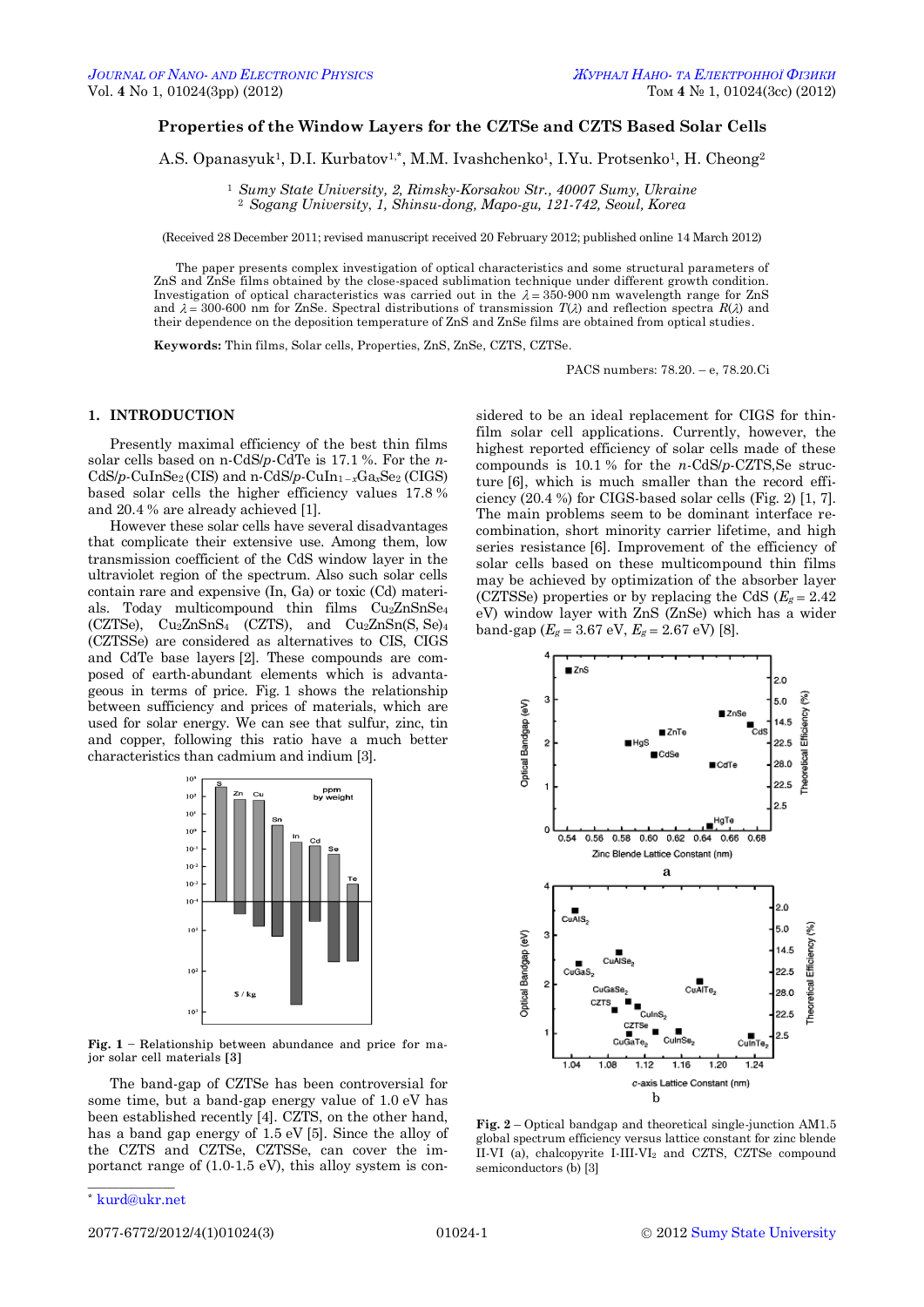In addition, at the large-scale use, important from the ecological point of view, is that the row of these connections (ZnS, ZnSe) does not contain a heavy metal – cadmium in the composition.

However problem of the practical use of zinc chalcogenide films is not decided to this time the solar power engineering as a result of absence of scientific bases of pellicle material science of binary compounds and technologies of receipt mono- and multilayered structures on their basis with, reproductive and stable in time preset parameter.

The main task of this study was research some structural and optical properties of the ZnS and ZnSe thin films as window layers for CZTSе and CZTS based heterojunction (HJ) solar cells.

## **2. METHODS OF SAMPLE MANUFACTURING AND ANALYSIS**

For the thin films deposition the close-spaced vacuum sublimation method was used [9-10]. Thin films were deposited in VUP-5M vacuum system on ultrasonically cleaned glass substrates. The powders of compound were used as charge. The evaporation temperature during ZnSe thin films deposition was  $T_e = 1073$  K and for the ZnS  $T_e = 1273$  K, substrate temperature  $T_s$ is changed from 373 to 973 K.

The measurement of the transmission *Т*(*λ*) and reflection spectra  $R(\lambda)$  was performed by the SF-26 and SF-46 spectrophotometers in  $\lambda = 350-900$  nm wavelength range for ZnS and  $\lambda = 300-600$  nm for ZnSe. The two-beam measurement system used allows to avoid the influence of substrate on final experimental results [10]. The study of the ZnS optical properties was carried out also with spectrophotometer "Ocean Optics USB-200" with the help of Spectra Suite application.

Absorption spectra were obtained from the transmission and reflection spectra following to the next method [11]. For the band-gap energy calculation we have used following equation:

$$
\alpha_l h \nu = A_0 (h \nu - E_g)^{1/2}, \tag{1}
$$

where *А*<sup>0</sup> is constant (depend on effective mass of the free carrier),  $h\nu$  is quantum energy.

Structural investigations of the films were performed with an X-ray diffractometer DRON  $4-07$  in the range of diffraction angles  $20^{\circ} \le 2\theta \le 60^{\circ}$  (where  $2\theta$  is the Bragg angle) using a Ni-filtered  $K_aCu$  radiation source. The lattice parameter was calculated by the Nelson-Riley extrapolation method [12].

Method of structural parameters determine presented in [9-10].

#### **3. RESULTS AND DISCUSSION**

Analysis of X-ray diffraction patterns demonstrated that ZnS films grown at  $373 < T_s < 573$  K have cubic crystalline structure. At  $T_s$  > 573 K the traces of hexagonal phase are appearing in ZnS films, their amount somewhat increases under increasing the substrate temperature [10]. ZnSe have almost cubic crystalline structure, and paths the hexagonal phase were observed only in samples obtained at  $T_s$  > 773 K [13].

It was determined that the lattice parameter of the

cubic phase of the ZnS films is changed in the range  $a = (0.54060-0.54196)$  nm and for the hexagonal phase  $a = (0.3802 - 0.3861)$  nm and  $c = (0.6220 - 0.6316)$  nm. Measurement of the ZnSe lattice parameter has shown that *a* is changed from 0.56864 nm  $(T_s = 373 \text{ K})$  to 0.56653 nm  $(T_s = 973 \text{ K})$  (Table 1).

**Table 1** – Lattice parameter of ZnS and ZnSe films cubic phase

| $T_s$ , K  | $a$ , nm           |                       |  |  |  |
|------------|--------------------|-----------------------|--|--|--|
|            | ZnS                | ZnSe                  |  |  |  |
| charge     | 0,54163            | 0,56661               |  |  |  |
| 373        | 0,54196            | 0,56864               |  |  |  |
| 473        | 0.54060            | 0,56692               |  |  |  |
| 573        | 0,54189            | 0,56700               |  |  |  |
| 673        |                    | 0,56644               |  |  |  |
| 723        | 0,54171            |                       |  |  |  |
| 773        |                    | 0,56572               |  |  |  |
| 803        | 0,54182            |                       |  |  |  |
| 873        |                    | 0,56674               |  |  |  |
| 973        | 0,54182            | 0,56653               |  |  |  |
| Reference  | 0,54060 [14]       | 0,566882 [14]         |  |  |  |
| Literature | 0.5409-0.5428 [15] | $(0.566 - 0.571$ [16] |  |  |  |

It is well known that charge transport mechanism from HJ and an efficiency of solar cells determine by state of interface between materials [17]. At the lattice mismatch of semiconductors  $(\Delta a = \alpha (a_1 - a_2)/(a_1 + a_2))$ less than 1 % observed their hetero-epitaxial conjugation, in result near-surface states on hetero-boundary are practically not form. At more large lattice mismatch  $(> 1\%)$  on hetero-boundary formed a dislocations grid, which has an effective recombination of charge carriers that significantly decreases an efficiency of photo-transformers. At last, when lattice mismatch is more than 7 % on it's interface formed very large number of near-surface states  $(N_s > 10^{14} \text{ cm}^{-2})$ where recombined practically all charge carriers, which created as a result of photo-generation.

So, were measured by us distances between the closest surface defects which may formed on HJ with different window layers (CdS, ZnS, ZnSe) and absorber layers CZTS, CZTSe because of distance between the near-surface defects (*xN*) and minimal concentration of near-surface states (*Ns*).

For cubic lattices these values may be measured by following equations [18]:

$$
x_N = \frac{a_1 a_2}{\sqrt{2}(a_1 - a_2)}, \ N_S = \frac{4(a_1^2 - a_2^2)}{a_1^2 a_2^2}, \tag{2}
$$

where *a*1, *a*<sup>2</sup> are lattice parameters of HJ contact materials.

Appropriate measuring presented in Table 2. As we can see from this table the best conjugation of the lattices observed for *n*-ZnS-*p*-CZTS and *n*-ZnSe-*p*-CZTSe HJ. Lattice mismatches for these HJs are not more than 0.3-0.5 %, so they are the most useful for solar cells application.

Typical transmission spectra obtained at different substrate temperature are presented on Fig. 3.

It was determined that films with thickness about 1.5 μm have transmission coefficients about (70-95) %. The ZnS films have especially high transmission coefficients. For ZnS a low reflection coefficient of 1-2 % was also observed. ZnSe films have optical properties